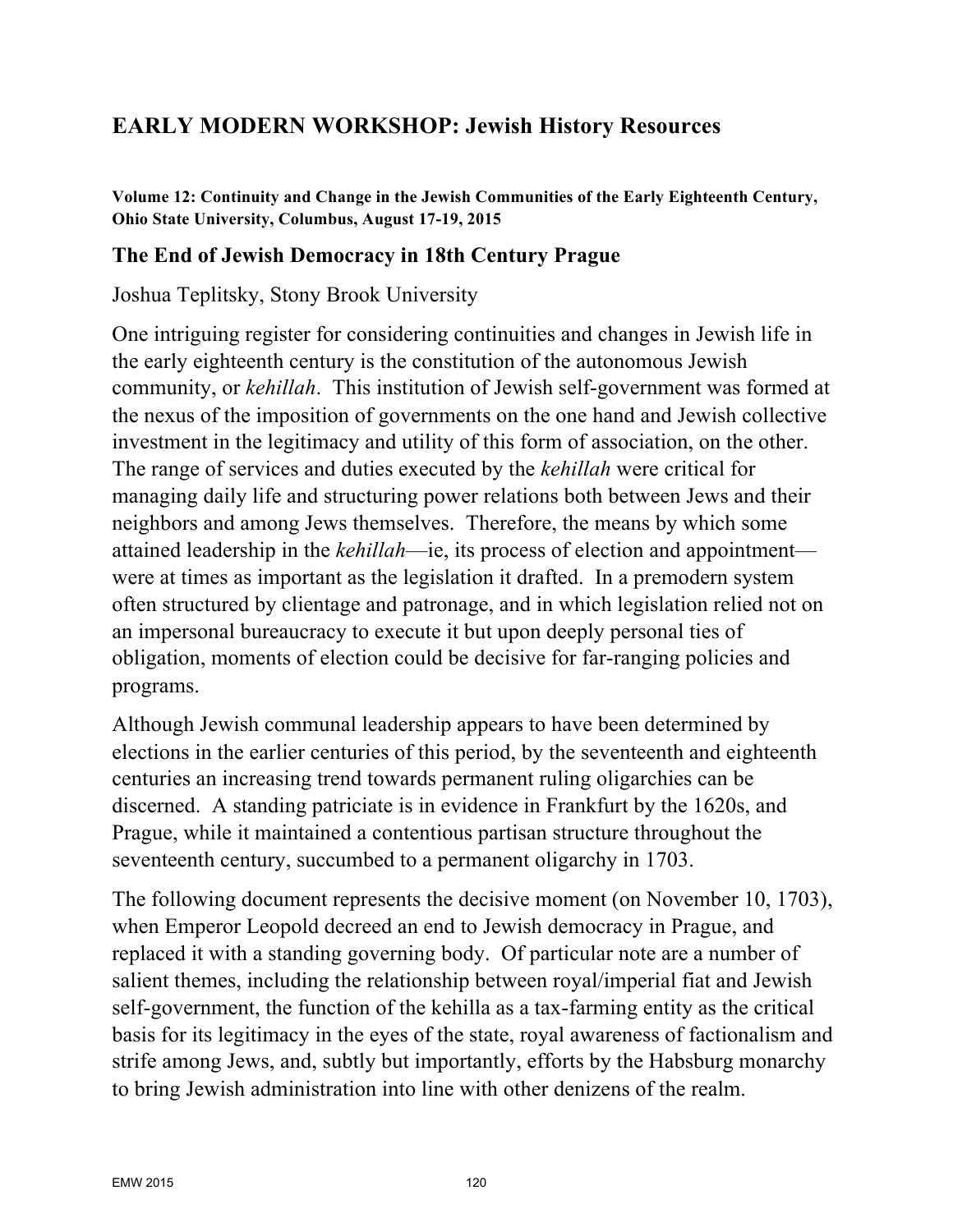## **EARLY MODERN WORKSHOP: Jewish History Resources**

**Volume 12: Continuity and Change in the Jewish Communities of the Early Eighteenth Century, Ohio State University, Columbus, August 17-19, 2015** 

**The End of Jewish Democracy in 18th Century Prague** Joshua Teplitsky, Stony Brook University

Published by G. Wolf in *Allgemeine Zeitung des Judenthums* 27, 14 (21 April, 1863): pp. 255- 257.

Leopold.

Dear faithful,

Given that the Prague Jewish community has lapsed into long-term strife, factionalism, and disorder on account of its property tax and classification, and its own arrangements several years prior of other assorted large taxes and contributions have led both to vexation on Our part and that of the public, and thus has itself drawn around its neck many varied damages, by which it has descended ever deeper into debt, almost without hope of emerging, and such that it is already well-known to the obedient ones that in order to cope with this corrosive evil a profitable arrangement has been made between our Royal Court Chamber and Samuel Isaac Sachsel, Primas of the Prague Jews, and Wolf Frankel on April 6, 1702, for the length of three years, in which Jewish taxes and other public contributions will henceforth rightly and indeed anticipatedly will be paid to our royal chief tax collection point, and the fuss and the resultant expensive execution will be overcome.

Therefore, in order, to Our great pleasure, to bring a complete cessation to Jewish quarrels—of which we have already in many ways, and nearly continually been bothered in the excitement preceding taxation and classification—we have also been moved to confirm the sheltered Perdon-lease and its established contract, as here decided, with all of its included points and clauses, including those set by Our Royal Court Chamber until June 20 of the current year, to begin anew for another three years after the conclusion of the first triennium on April 6, 1705. And to that end we have issued through our Bohemian Chancellery, to Our royal government in Prague, that the aforementioned lessees Samuel Isaac Sachsel and Wolf Frankel with all the members of their consortium are powerfully protected and they, by their appointment, shall receive all the extensions of assistance and prompt help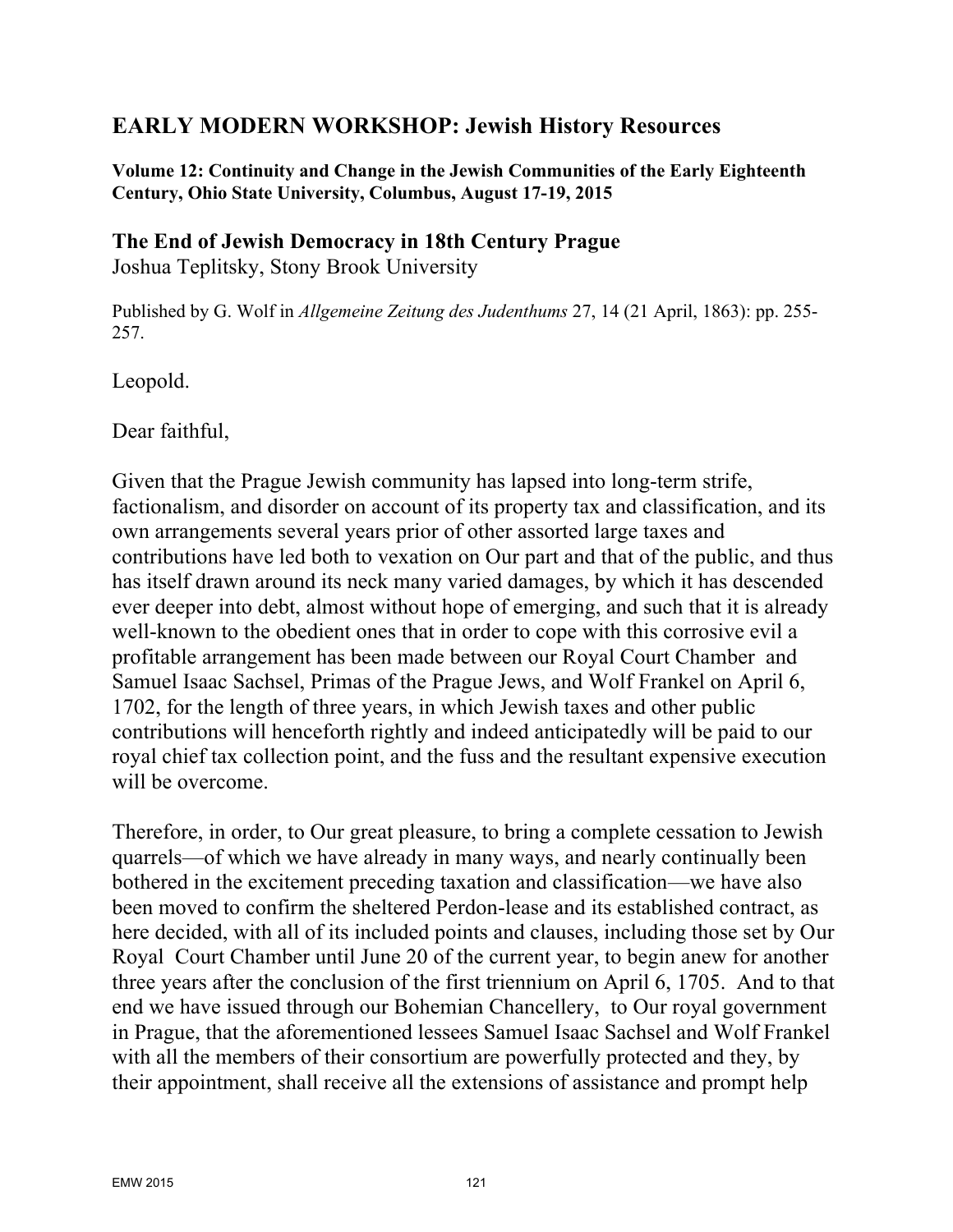from the Prague Magistrates for the collection of the Perdon and the prevention against fraud and collusion with Christian merchants.

And concurrently we especially remind ourselves that the harmful factions and the protestations at the triennially repeating election caused great agitation among the Jews of Prague, and indeed that on account of it some trouble-making Jews—not motivated as much by communal need as by fiendish disposition and by harboring private passions—impugned the selection of those chosen in nearly every previous Jewish election, so that not only our offices but nearly every position has come under attack. These Jewish conflicts have been protracted over the long term and in emulation of their ambitions quite a few of the "smaller" members have plunged into confusion. And so now our Royal Court Chamber along with the Bohemian Court Chancellery on the 12th of March of the current year, in considering the various customary concessions of the Prague Jews, and given thought, consultation, and consideration to the matter, has come to the finding that just as the quarrelsomeness and frequent complaints regarding the taxation and classification of the Prague Jews have been solved through the healthy means of the Perdon lease, so too the Prague Jewish elections have been the reason for factional dispute the pressure of grievances, and in order to achieve the goal of a steadfast tranquility both for the Jewish community itself and for the general need for stability, the Jewish vote could be abolished and--just as the Christian faithful do--a consistent and perpetual magistracy could be constituted. This is mostly because the lease-arrangement includes a classification of all of the Prague Jews, which necessarily has to be undertaken each time before the election. It [the classification system] would have required a significant change anyway and consequently is rightly to be abolished. Not to mention that all the great and unnecessary expenses that were spent during the several weeks of the election process for the sworn scribes, the Jewish criers, soldiers and other things can be spared in the future and also the Jews will no longer enter into factionalism and fiendish collusion when they see that that positions are not in play every three years. Rather they are awaited only with the death of one of the Jewish Elders or the other positions, or if their completion happens in another and only through the well-established credentials that have been already approved by our Chamber and Justice-workers prior to the attempt of the remaining Jews, so that the Prague Jewish community may remain in administrative calm and tranquility, which we graciously intend.

As graciously ordered, appointed, and consented to for eternity, that heretofore the formerly necessary Prague Jewish election will no longer be carried out, rather a continual and perpetual Jewish magistracy with proceed, therefore to that end the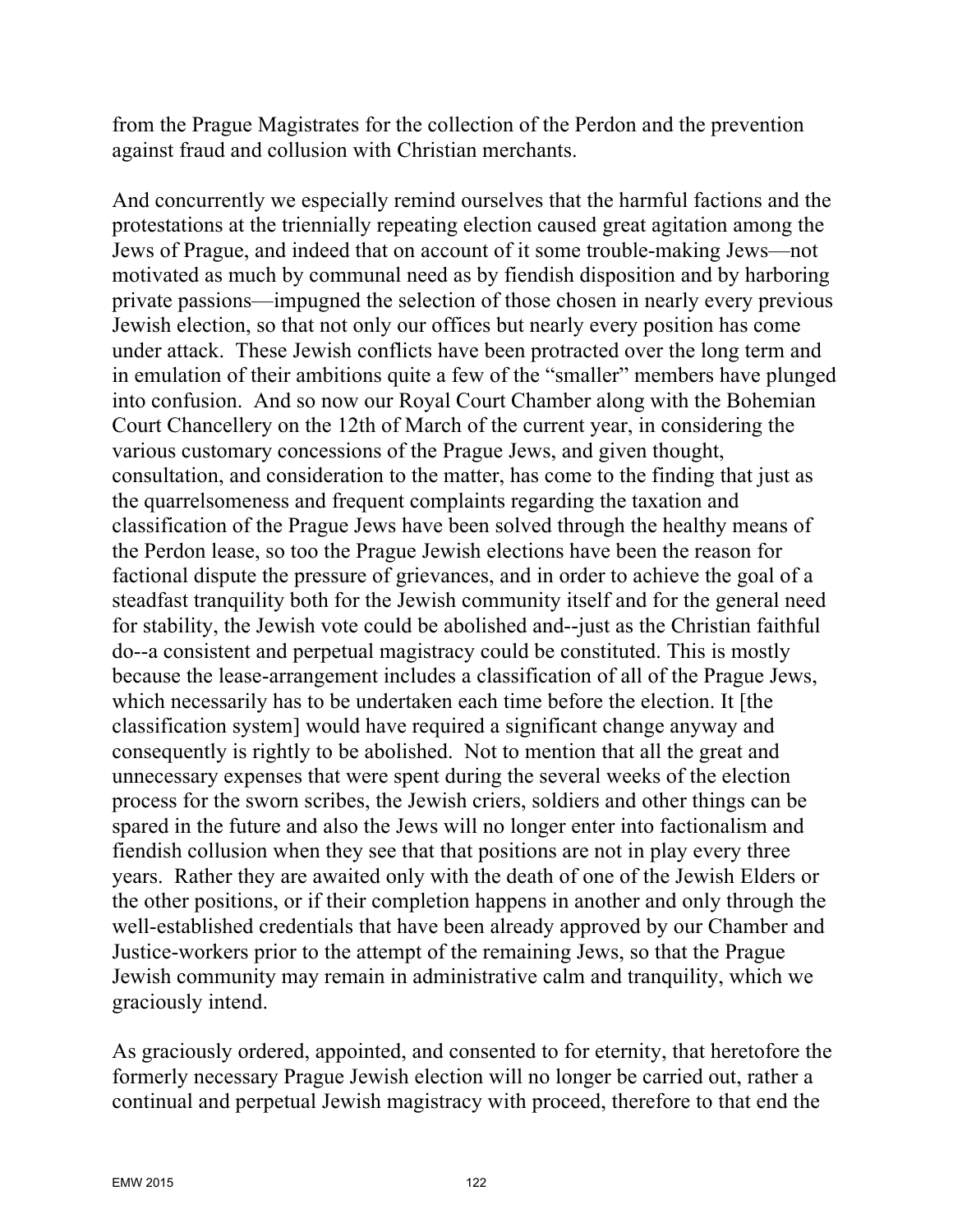incumbents in these positions—the lawfully and properly elected Elders, Assessors, and minor functionaries from most recent election insofar as they were not restricted through the Perdon contracts—will be firmly established. The number of the Jewish Council will not be altered, rather it will follow the precedented system of 27 people: 5 Elders, 5 Community Elders, and 17 Assessors, preserved perennially. But should one of the registered elders, officers, or other Jewish officials die and his position become vacant in any other way, then three subjects shall be nominated by the Elders for the vacated position, and our Royal Bohemian Chamber will advise the choice of one of them. Otherwise, so that there is little likelihood of complaints originating against the Jewish Magistracy (and especially the assessors, whose duty and responsibility is limited to the promotion of justice), every three years the Commission appointed by our Royal Bohemian Chamber will undertake a visitation of the Elders, Community Elders, Assessors and other officers—as briefly and with as minimal cost as possible—and convey to our Royal Court Chamber in its offices to verify and confirm or otherwise will discover that should one of them not comport himself to his duties and instructions, and has instead exceeded against them, then one such as this will deservedly be punished or, upon discovery, be removed from his office and another shall be dispatched and appointed in his place.

You are thus graciously ordered duly as others to take note to record everything in the proper order and to publish our gracious order regarding the confirmation and prolonging of the Perdon lease as well as the perpetual Jewish magistracy, so that you follow it with all obedience and ensure that the Prague Jews persist in loyal observance of it, and that those who loudly oppose it are banished, and Jews will no longer—according to our gracious order and intention—hold an assembly, rather, this is utterly forbidden under penalty of being disbarred from office, and of this to observe steadfastly and with all seriousness.

Vienna, 10 November 1703.

To the Royal Bohemian Chamber.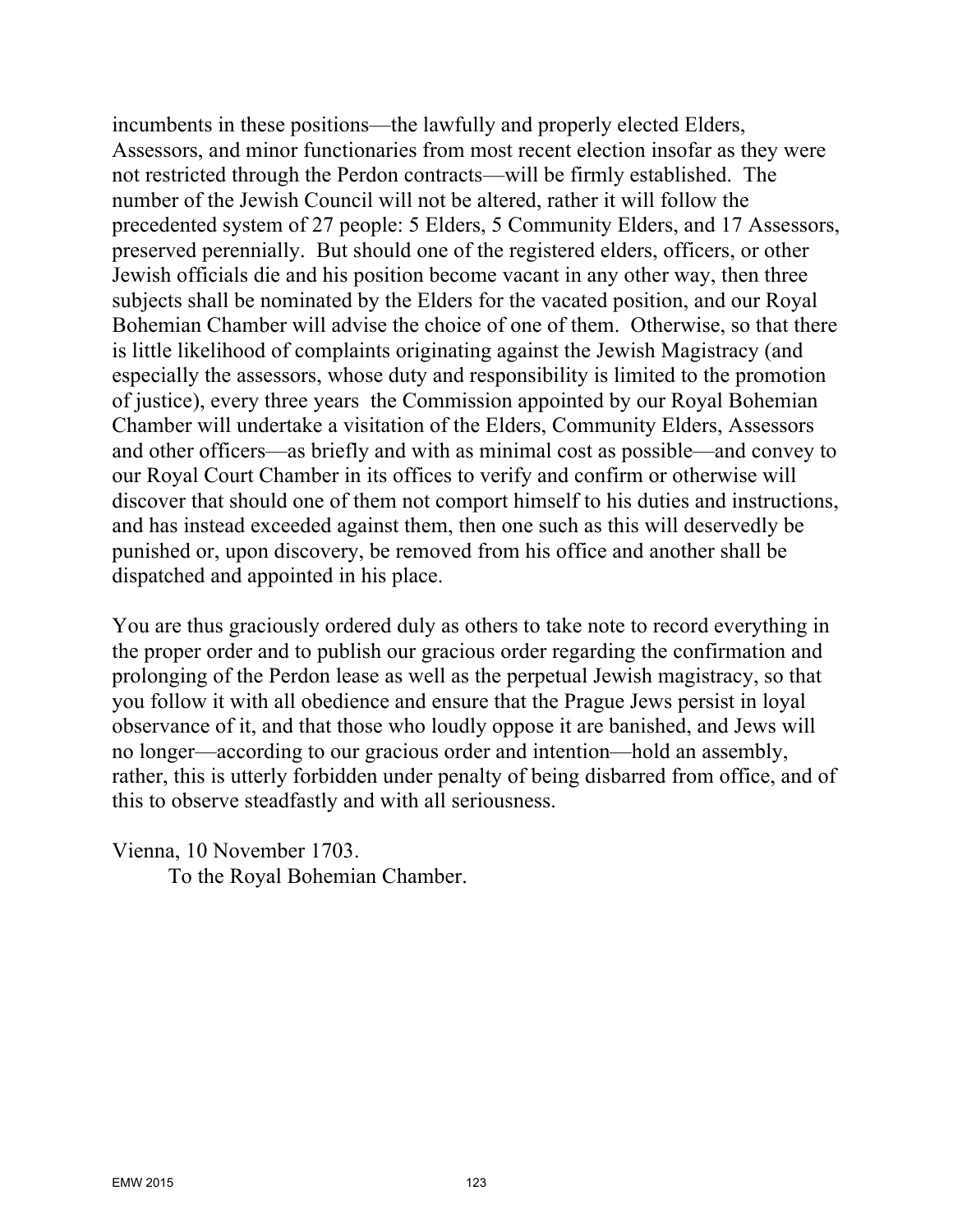### **EARLY MODERN WORKSHOP: Jewish History Resources**

**Volume 12: Continuity and Change in the Jewish Communities of the Early Eighteenth Century, Ohio State University, Columbus, August 17-19, 2015** 

#### **The End of Jewish Democracy in 18th Century Prague**

Joshua Teplitsky, Stony Brook University

Published by G. Wolf in *Allgemeine Zeitung des Judenthums* 27, 14 (21 April, 1863): pp. 255-257.

### Leopold.

Liebe Getreue,

In waβ für langwiehrige Strittigkeiten, Zanck un unordnungen die Pragersche Judenschafft hierüber von wegen ihrer Anlaag und Classification verfallen seye und welcher gestalten selbte deβwegen von einem Jahre ins andere verschiedene groβe Steuer- und Contributionsresten zu Unßern und des Publici Verdrieβ erwachssen lassen, auch dann mehere vielfaltige Executiones zu ihren selbsteigene Schaden über den Halβ gezogen, mithinn sich jemehr und mehr in die Schulden und zwar fast ohne Hoffnung jemahlen herauβ eluctiren zu können vertieffet habe, solches ist nun auch ohnehin schon zur genüge gehorsamst (?) bekandt, gleich wie nun aber dieβen bey der Pragerischen Judenschafft eingerissenen übell durch die zwischen unβerer k. Hofkammer dann denen Pragerischen Juden Primas Samuel Isac Sachsel und Wolf Frankel, den 6. Apr. des nächst abgerückten 1702t. Jahres auf 3 J[ahr] lang höchst erspriβlichen geschlossenen perdons verpachtung dergestalten begegnet worden, daβ die jüdische Steuer und andere Contribuenda publica nunmehro richtig und zwar anticipando in Unβer K. Obersteuerambt abgeführet und die Umbstände und dahero resultirte kostbahre executiones evitiret werden, folgsam auch die Juden querelen, woraus wir sonst in viel weegen und fast continuirlich vor angeregter Anlag und Classification halben behelligt worden, dermahlen zu Unseren allergrosten Vergnügen gänzlichen cessiren thuen, alβo sind wir bewogen worden, obgedachte jüdische Perdonsverpachtung und darüber aufgerichtete Contract mit allem, wie hiermit beschieht, in allen darinne enthaltenen Punkten und Clausulen sambt denen von Unβerer kays. Hofkammer auβ ex post biβ den 20. Juni currentis anni hierinfalβ ergangenen Verordnungen v. h. k. und k. gnaden zu confirmiren, sondern auch noch auf andere 3 Jahre id est nach auβgang des ersten trienny alβ den 6. Apr. 1705 wieder anzufangen zu bestätigen gestalten wir dann auch zu dem Ende durch unβere böhm. Hoffkanzley das behörige an unβer k.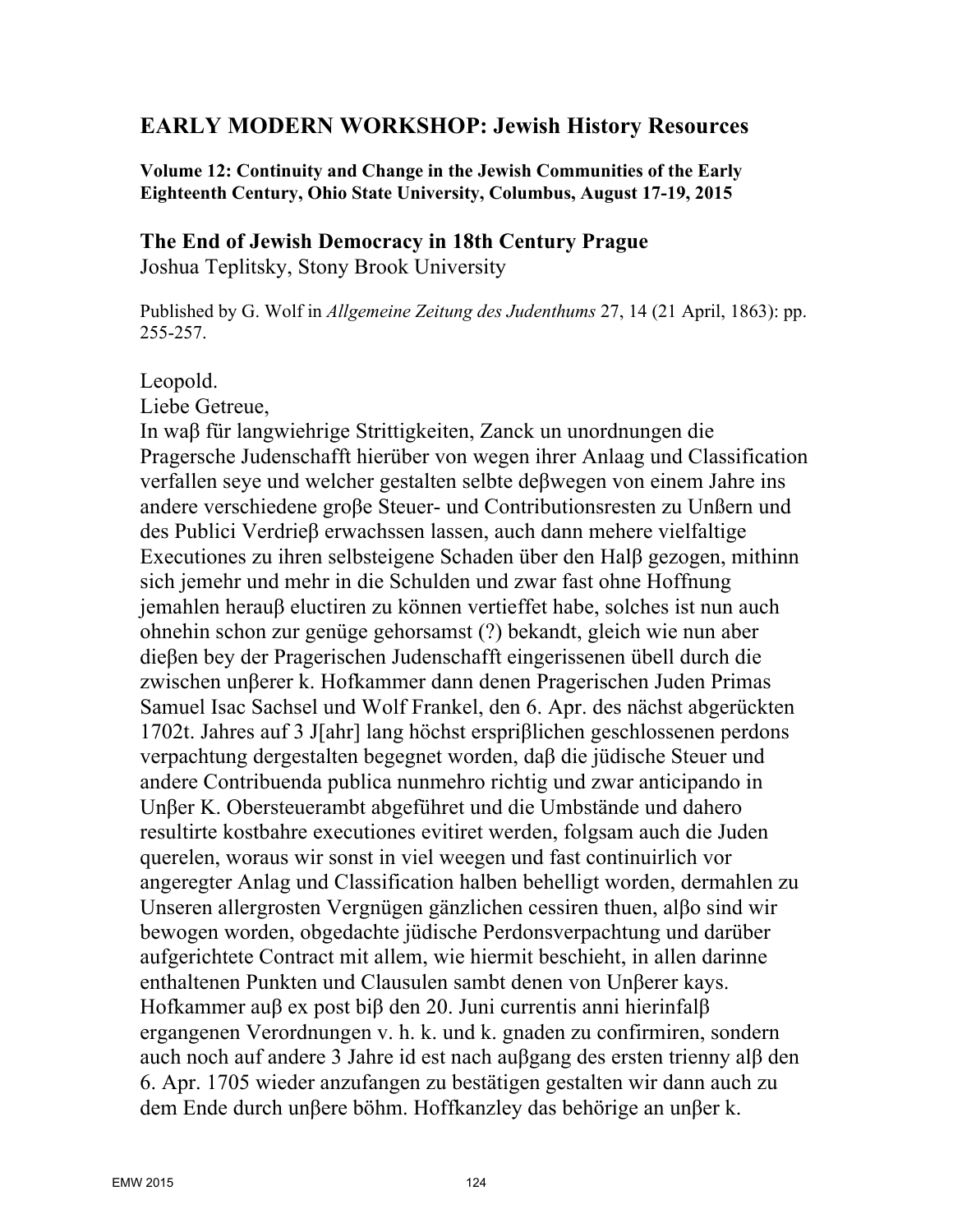Governo zu Prag haben ergehen lassen, daβ vorberichte Pachter Samuel Isac Sachsel und Wolf Frankel mit ihren Mit-Consorten darbey kräftigst geschützet und ihnen auf ihr beschehendes Anmelden von denen Pragerischen Magistraten zu Einbringung des Perdons und Verhütung derer Unterschleiffungen und Collusionen mit denen christl. Kaufleuten alle verlangende Assistenz und schleunige Außhülfe contra quoscunque unweigerlich geleistet werden solle; Und zumahlen wir auch unβ annebst erinnern, daβ sie schädliche factiones, und reclami bey denen hiebevor Singulis triennis wiederholten wahl Actibus unter der Pragerischen Judenschaft sich erregt haben und alßo zwar, daβ wegen deren von einigen Unruhigen Juden nicht so wohl ex motive denn gemeinschaftlichen Nutzen zu befördern als vielmehr auβ feindhässigen Gemüth und hegender privat passion fast bey allen vorgegangenen jüdischen Wahlen impugnirter qualitätentam Eligentium quam Electorum nicht nur unβern Cameral, sondern auch jegliche Stellen vielfaltig angegangen, dieβe jüdische Strittigkeiten auf lange Zeit hinaus protractiret und inmittelst die Pragerische Judenschafft ob ambitiosam Emulationem ihrer etlich weniger Membrorum in die gröβeste Confusiones gestürzt worden und nun aber unβer kayl. Hofkammer bey denen mit unβer böhm. Hoffkanzley v. 12 März umstehenden Jahres wegen verschiedener die Prager Judenschafft concernirender passuum gepflogenen Concessio auf die gedanken gerathen und nach reifferder Sachen Ueberlegung für gut befunden hat, daβ gleich wie die ehemalige wegen der Anlaag und Classification derer Prager Juden entstandene Zankereyen und häuffige Klagen durch daβ saluberrimum medium der Perdonsverpachtung gänzlich kassiret worden, Alβo auch die ratione der Prager Jüdischen wahl sich gemenlich erhebende Factiones Zwistigkeiten und gravamina gedrücket und eine beharliche tranquilität sowohl zu ihrer der Judenschafft selsteigenen alβ auch der gemein weesen Nutzen stabiliret mithin um dessen Zweck zu erreichen die Jüdische wahl Aufgehebt und wie bey denen Christen treulich ein beständig und perpetuirlicher Magistrat constituirt werden könte und dieses zwar principaliter darumben, weilen mehr besagte Wahl ohne dem schon durch die Perdonsverpachtung und derentwegen immermehr cessirender Classification der Prager Juden, welche sonsten jedesmal als ein necessarium Antecedens vor der Election tractiret und umgerichtet werden missen, in praecipuis substantialibus eine groβe Veränderung bekommen und dahero alβ eine Consequenz auch gar füglich zu kassiren stunde, zugeschweigen, daβ auf solche weisse nicht allein die hierbei, und bey denen durch etliche wochen lang gedauerte wahl actibus auf die geschwohren Schreiber, Jüdische Ruffer, Soldaten und sonst aufgewendete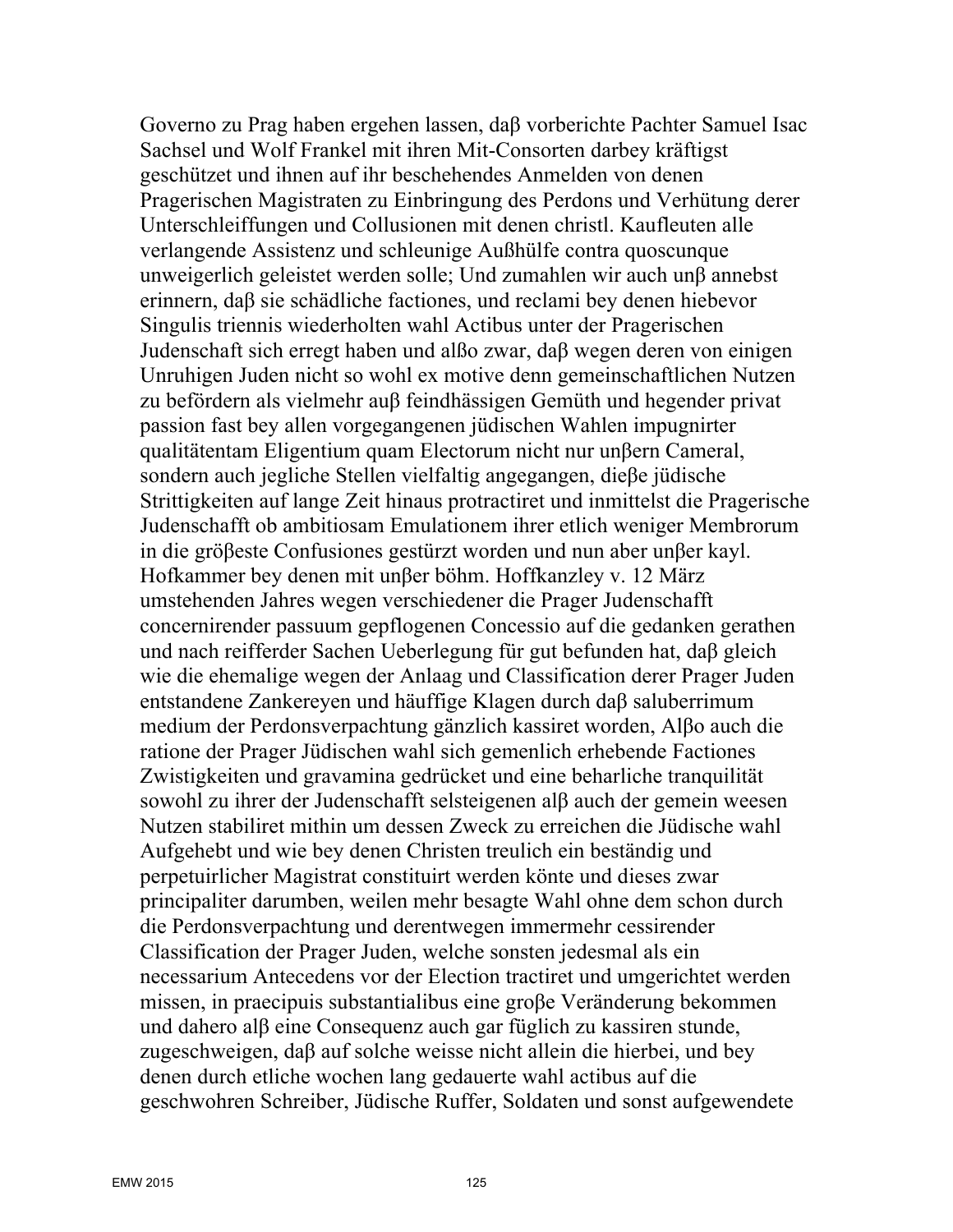groβe doch dabey unnöthige sumptus ins künfftige zur Erspahrung kommen, sondern auch die Juden, wann sie seheten, daβ sie singulis trienniis nicht zu deren Ambtern duch die vormahls bey ihnen in zwung (?) gegangene factiones und feindliche Collndirungen [sic!] gelangen konten; sondern entweder den Todesfall eines auß den Jüdischen Eltesten und anderen Beamten oder aber die in andere weisse sich ereignete Erledigung dieses oder jenes jüdischen officy erwarthen und solches durch eigenes wolverhalten meritiren müsse von selbsten schon acquiesciren unßere Cameral und Justizmittel vor dem vielfaltigen Anlauf der Juden entübriget mithin bey der Pragerischen Judenschafft aller in behöriger Ruhe und Tranquilität, als welche wir gnädigst intendiren, verbleiben werde. Alβ verordnen setzen und wollen win vor allemal hiermit gnädigst, daβ hinfüro die sonst gebräuchlich gewesen Prager Jüdischen Wahl nicht mehr vorgenohmen, sondern ein beständig und perpetuirlicher jüdischer Magistrat constituiret, folgsam zu diesem Ende die dermalen in deren Ambtern sitzende und zugleich bey nächst voriger wahl rechtmässig und ordentlich elegirte Elteste Beysitzern, und geringe Bediente, in soweith solche durchdie Perdons verpachtung mit (?) restringiret worden sind, bey ihren officijs beharlich gelassen, der Numerus des jüdischen Raths nit alterirt sondern nach derselben hiebevorigen Sistemate inn 27 Personen als 5 Eltesten 5 Gemeindeeltesten und 17 Beisitzer beständig erhalten, da aber jemand aus gemeldeten Eltesten, Beisitzeren oder andern jüdischen Bedienten mit Tods abgehen und dessen Stellung quocunque alio modo vacant werden mochte alβdann von ihren Eltesten drey Subjecta zu der erledigten Function uns. kön. böhm. Kammer ad ratificandum eingereichet und auf einen derselben Competenten positive eingeraten; In übrigen aber und damit sich der Jüdische Magistrat und sonderlich die Beysitzer, alβ welche nur zur Beförderung der Justiz gewidmet hegend (?) in denen schranken ihrer Pflicht und der Instruction gemäβ verhalten, mithin sich keiner über selben so leichtlich zu beklagen ursach haben möge, daβ alle 3 Jahre durch die ex gremio unserer k. böhm. Kammer Deputirte Commissarios gleichsam eine visitation der Jüdischen Eltesten, gemeinen Eltesten, Beisitzern und andere Bediente jedoch quam brevissime und mit geringen Kosten, alβ es immer geschehen kann, vorgenommen und solche alda entweder vermittelst uns. k. Hofkammer in ihre Ambter bestätigt und confirmirt oder aber da sich befindete, daβ sich jemandt auβ ihnen seiner Pflicht und Instruction gemäβ nit verhalten, sondern dawider excedirt hätte, ein solcher als dann condigne abgestraffet oder nach befund der Sache plane ab officio amovirt und ein ander an statt praemisso modo surrogirt und eingesetzt werden kann.